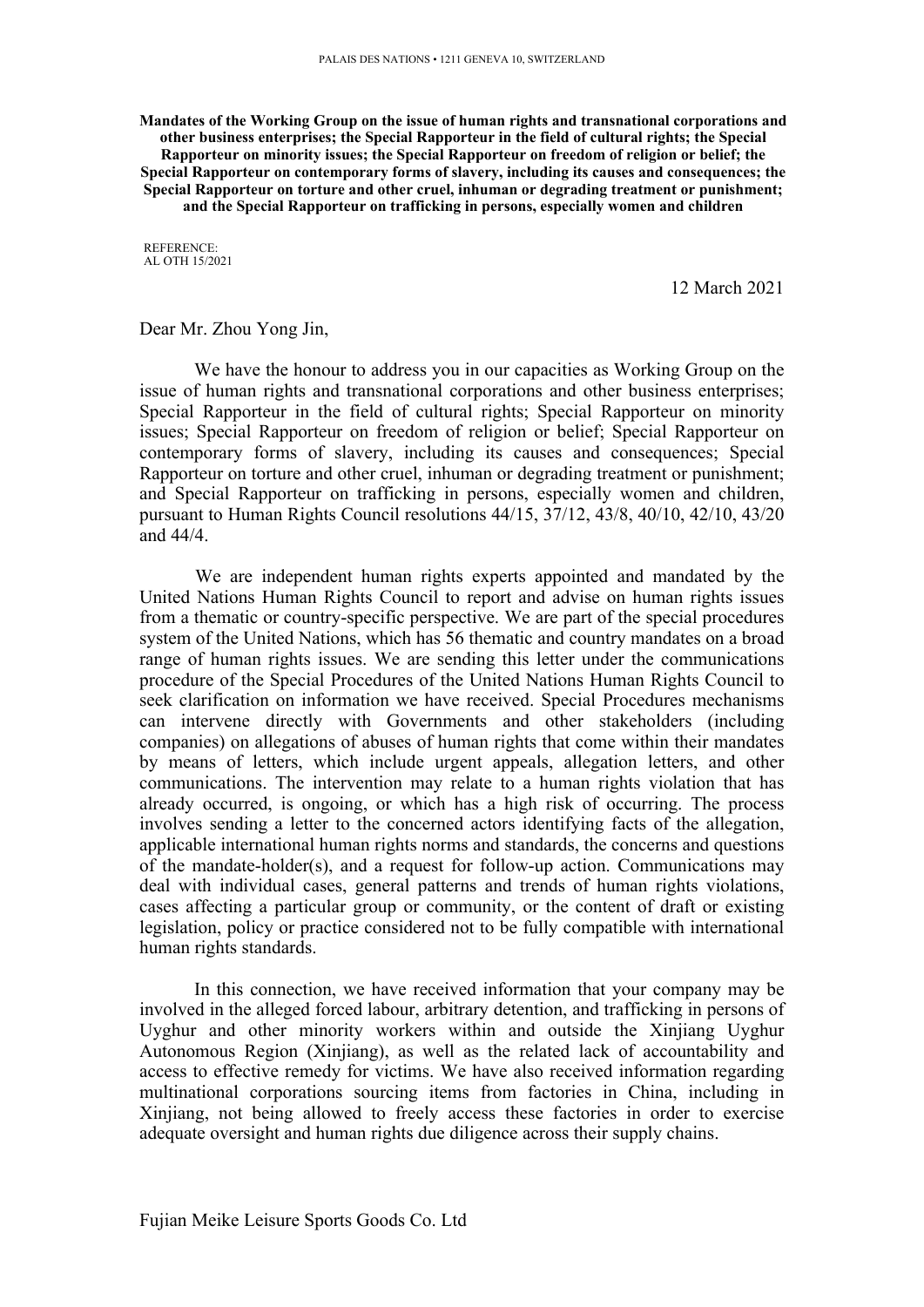According to the information received:

The Chinese Government has allegedly undertaken the forcible transfer of tens of thousands of Uyghurs and other minorities to work in factories in Xinjiang and across the country. These workers, predominantly employed in lowskilled, labor-intensive industries, such as agribusiness, textile and garment, automotive and technological sectors, both in Xinjiang and other Chinese provinces, are allegedly subject to exploitative working and sub-standard living conditions that may fall under the definition of forced labour and arbitrary detention, and which may constitute trafficking in persons for the purposes of labour exploitation. Some factories are reportedly operating as par<sup>t</sup> of the supply chains of companies, including well-known global brands. Between 2017 and 2019 more than 80,000 Uyghur and other minority workers have allegedly been transferred out of Xinjiang under the "industrial Xinjiang Aid" policy, aimed at finding low-skilled employment opportunities for "reeducated" Uyghurs and other minorities previously interned in centers. These centers have been described by the Government of China as "vocational education and training centers", created in the name of poverty alleviation, and of fighting against terrorism and combatting violent extremism. 1 Such centers allegedly operate in <sup>a</sup> prison-like or internment manner without freedom of movement, as par<sup>t</sup> of fulfilling political re-education goals. We have also received information that minority workers from Xinjiang may be forced to work under the "industrial Xinjiang Aid" policy in factories inside and outside of Xinjiang province under threat of detention and/or the intimidation of family members. Information received indicates that workers' contact with relatives is forbidden or strictly controlled.

The workers are reportedly required to work in fenced-in factories, inside and outside Xinjiang, and are placed in closed and surveilled working environments, away from their original residences and families and in <sup>a</sup> position of dependency and vulnerability to human rights abuses. The workers and their family members are allegedly exposed to intimidation, coercion, threats, and restriction on their freedom of movement, and are subjected to surveillance by security personnel and through digital tools. All aspects of the daily lives of Uyghur workers are allegedly controlled by governmental authorities. In certain factories, Uyghur and other minority workers from Xinjiang are allegedly subjected to excessive overtime work, and it is unclear whether these workers receive salaries. It is unclear if workers are given any indication of <sup>a</sup> specific timeframe for when the cycle of their alleged forced enrolment in "vocational education and training centers" and related forcible transfer to factories in Xinjiang and across the country would end, allowing workers to return freely to their homes and families. Information received raises concerns that there may be cases in which the alleged forced detention and labour of members of the Uyghur minority and their living conditions, may amount to torture or other degrading, cruel or inhuman treatment.

Moreover, Uyghur and other minority workers are allegedly required to attend State controlled trainings in the workplace, including organized mandarin

<sup>&</sup>lt;sup>1</sup> We take note of the Government of China's white paper on employment and labor rights in Xinjiang Uygur autonomous region on 17 September 2020. See: [http://english.www.gov.cn/archive/whitepaper/202009/17/content\\_WS5f62cef6c6d0f7257693c192.html](http://english.www.gov.cn/archive/whitepaper/202009/17/content_WS5f62cef6c6d0f7257693c192.html)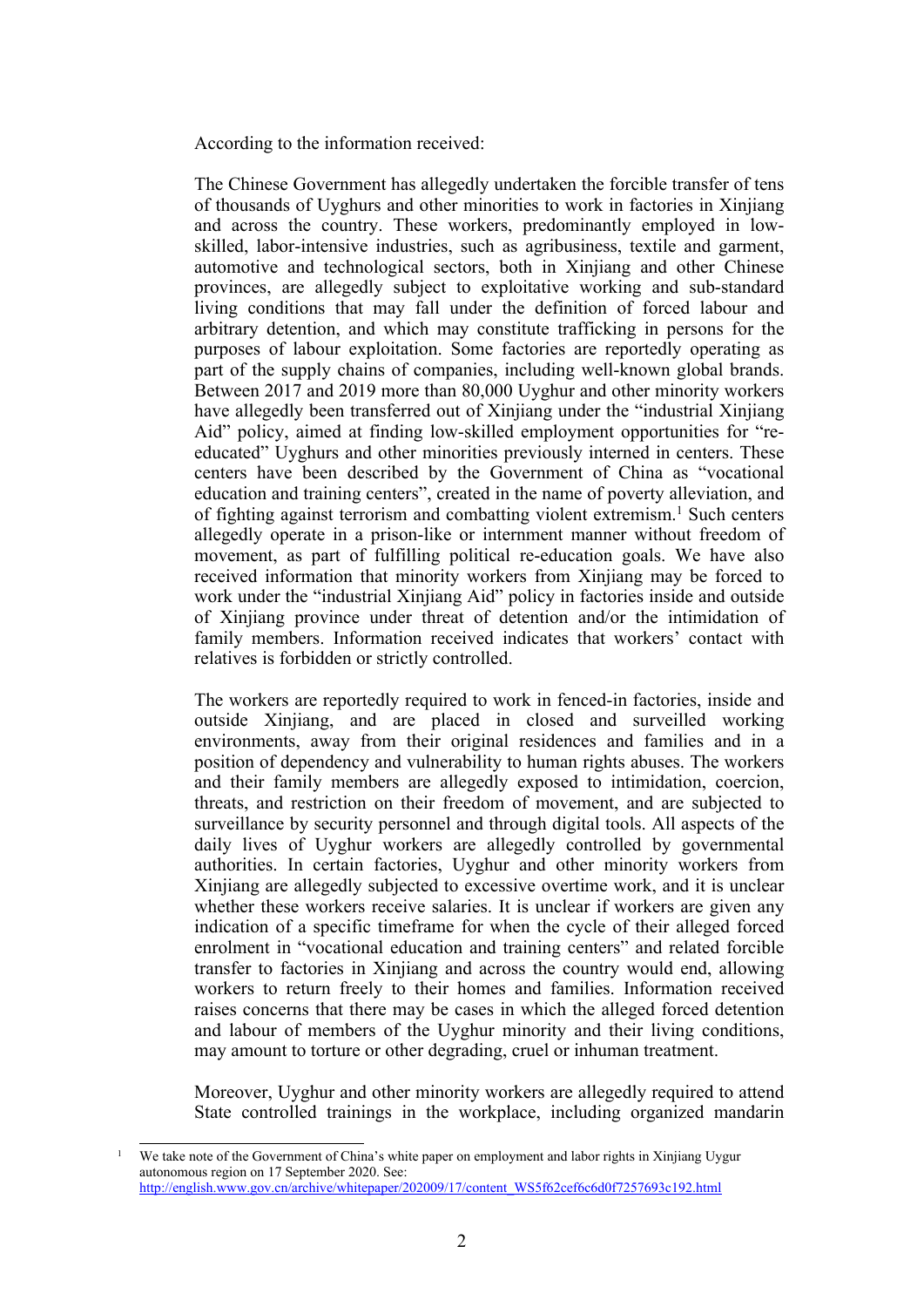language classes and patriotic education and undue limitations are placed on their right to manifest and practice their religion both in the workplace and outside work hours.

According to information obtained, both the sending institution and the receiving company are paid per head compensation by the Xinjiang Government for supplying/receiving workers. Information suggests that this is promoted by official websites allegedly indicating that Uyghurs are available for work as par<sup>t</sup> of their re-education process. The rate paid varies depending on whether the rural "surplus laborer", <sup>a</sup> term used to identify former minority detainees, is transferred within Xinjiang or to other provinces in mainland China. When "surplus laborers" are transferred outside Xinjiang, the per-head compensation is allegedly higher.

We have been informed of recent online advertisements in the media, for example, claiming to have capacity to "supply" 1,000 governmen<sup>t</sup> sponsored Uyghurs aged 16 to 18 within 15 days of signing <sup>a</sup> one-year contract. Managers are allegedly offered the possibility to reques<sup>t</sup> that police officers be stationed at factories 24 hours per day. Reportedly, every 50 minority workers are assigned <sup>a</sup> governmen<sup>t</sup> minder and are monitored by dedicated security personnel.

While we do not wish to prejudge the accuracy of these allegations, we express our grave concern that the rights of minority workers from the Xinjiang Uyghur Autonomous Region, especially Uyghur, are not upheld in line with international human rights and labour rights standards. We are concerned that these workers who are allegedly forcefully relocated across the country, are subjected to forced labour as par<sup>t</sup> of what the Government describes as development and poverty alleviation policy, and with the stated objective of combatting terrorism and violent extremism. We are further concerned about allegations that multinational companies sourcing from factories in China are not allowed to access these factories in order to exercise appropriate oversight and human rights due diligence across their supply chains.

In connection with the above alleged facts and concerns, please refer to the **Annex on Reference to international human rights law** attached to this letter which cites international human rights instruments and standards relevant to these allegations.

As it is our responsibility, under the mandates provided to us by the Human Rights Council, to seek to clarify all cases brought to our attention, we would be grateful for your observations on the following matters:

- 1. Please provide any additional information and/or comment(s) you may have on the above-mentioned allegations.
- 2. Please provide information as to whether your company has undertaken human rights due diligence steps, as set out in the United Nations Guiding Principles on Business and Human Rights, to identify, prevent, mitigate, and account for human rights abuses caused by or contributed to through your own activities, or directly linked to your operations, products or services by your business relationships. This includes the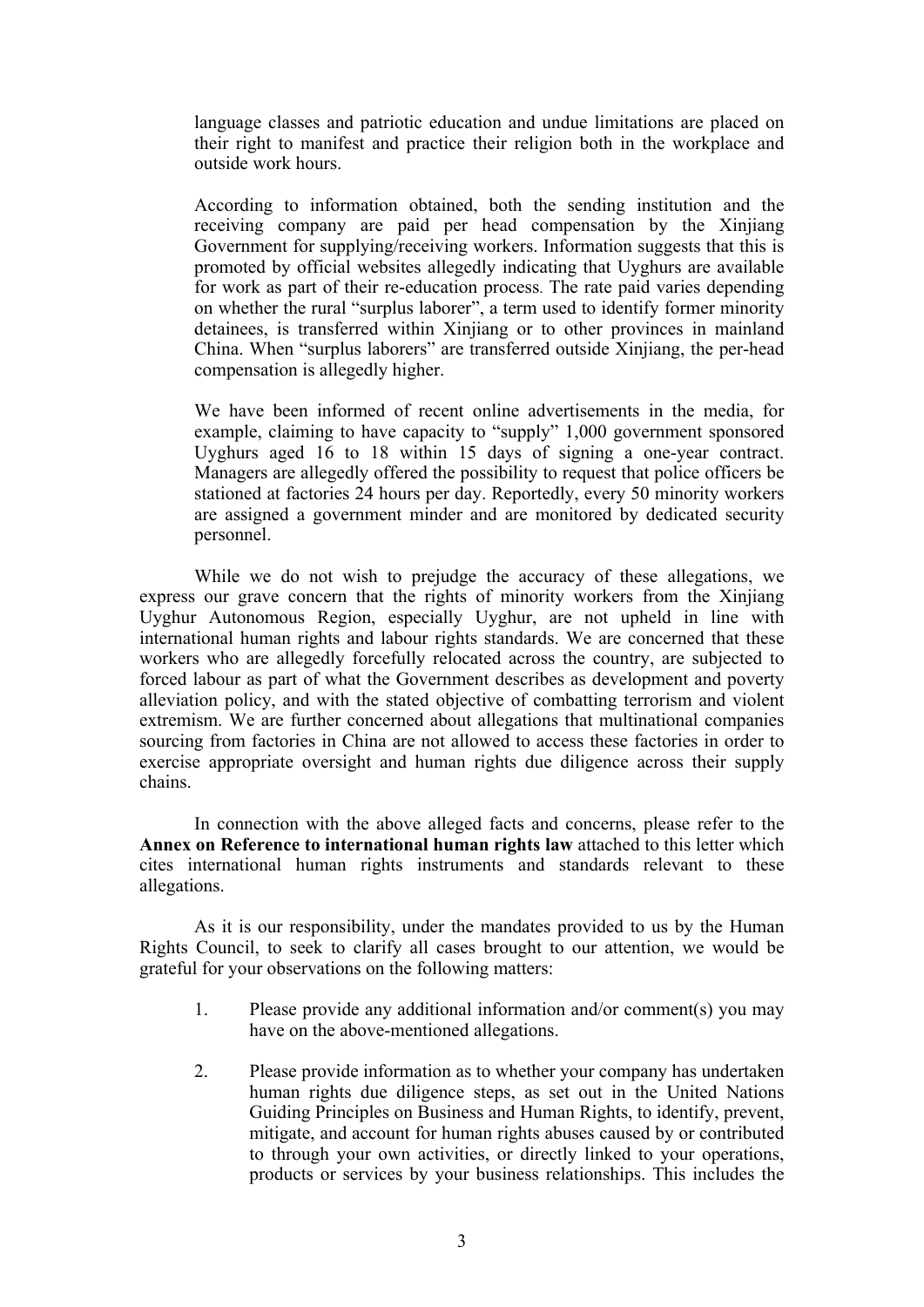negative impact that your company could have caused, or contributed to, on the enjoyment of human rights of the Uyghur and other minority workers, including the right to freedom of movement and protection from forced labour and other contemporary forms of slavery.

- 3. Please explain what monitoring and evaluation systems your company has in place to ensure the effectiveness of human rights due diligence steps taken to mitigate and preven<sup>t</sup> forced labour, trafficking in persons, other contemporary forms of slavery and other related human rights violations in your business operations.
- 4. Kindly explain what measures have been taken to ensure that your company'<sup>s</sup> staff are equipped with adequate awareness, knowledge and tools to identify and repor<sup>t</sup> human rights abuses, particularly those described in this letter.
- 5. Please provide information on whether your company has reported any such alleged human rights abuses to the law enforcement authorities in China. Furthermore, please explain if and how your company ensures that reports about contemporary forms of forced labour, slavery, trafficking in persons, and other relevant human rights abuses, are shared with the relevant national authorities.
- 6. Please provide information, if any, on cooperation your company may have had with local civil society actors and/or relevant state authorities to ensure that your company'<sup>s</sup> grievance mechanism are aligned with the national mechanism to address such business related human rights violations.
- 7. Please advise how your company provides for, or cooperates in the remediation of adverse impact on human rights of Uyghur and other minority workers through legitimate processes, if it has caused or contributed to such impact. This may include establishing or participating in effective operational-level grievance mechanisms Please provide specific information about any procedures in place to ensure participation of workers and their representatives in the establishment and operationalization of such mechanisms.

This communication and any response received from your company will be made public via the communications reporting [website](https://spcommreports.ohchr.org/) in 60 days. They will also subsequently be made available in the usual repor<sup>t</sup> to be presented to the Human Rights Council.

We may publicly express our concerns in the near future as, in our view, the information upon which the press release will be based is sufficiently reliable to indicate <sup>a</sup> matter warranting immediate attention. We also believe that the wider public should be alerted to the potential implications of the above-mentioned allegations. The press release will indicate that we have been in contact with your company to clarify the issue/s in question.

Please note that letters expressing similar concerns are also sent to the Governments of China, United Kingdom of Great Britain and Northern Ireland,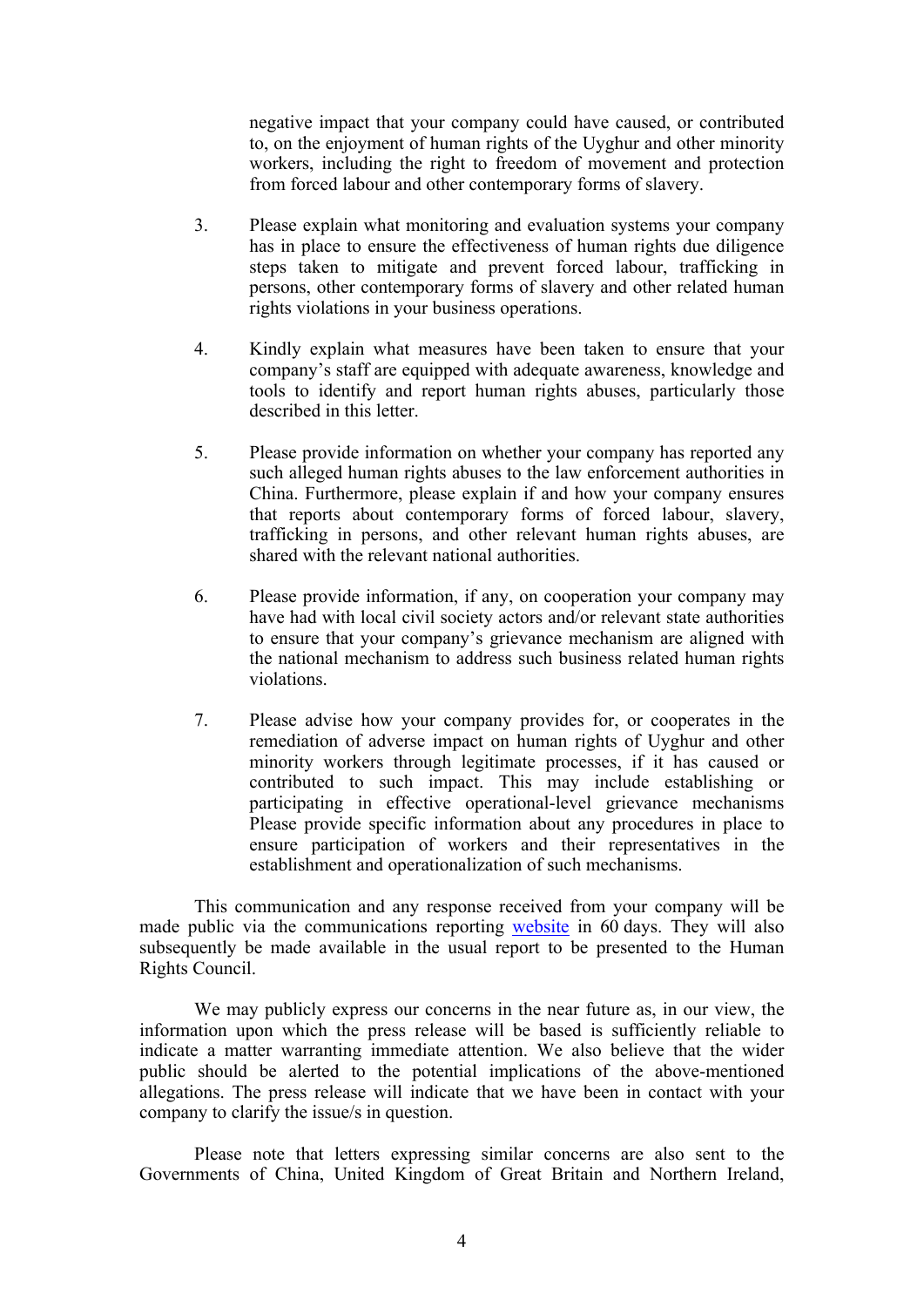United States of America, Switzerland, Sweden, Spain, Republic of Korea, Japan, Italy, Germany, France, Finland, Denmark and Canada, as well as to other companies involved in the abovementioned allegations.

Please accept, Mr. Zhou Yong Jin, the assurances of our highest consideration.

Dante Pesce Chair-Rapporteur of the Working Group on the issue of human rights and transnational corporations and other business enterprises

> Karima Bennoune Special Rapporteur in the field of cultural rights

Fernand de Varennes Special Rapporteur on minority issues

Ahmed Shaheed Special Rapporteur on freedom of religion or belief

Tomoya Obokata Special Rapporteur on contemporary forms of slavery, including its causes and consequences

Nils Melzer Special Rapporteur on torture and other cruel, inhuman or degrading treatment or punishment

Siobhán Mullally Special Rapporteur on trafficking in persons, especially women and children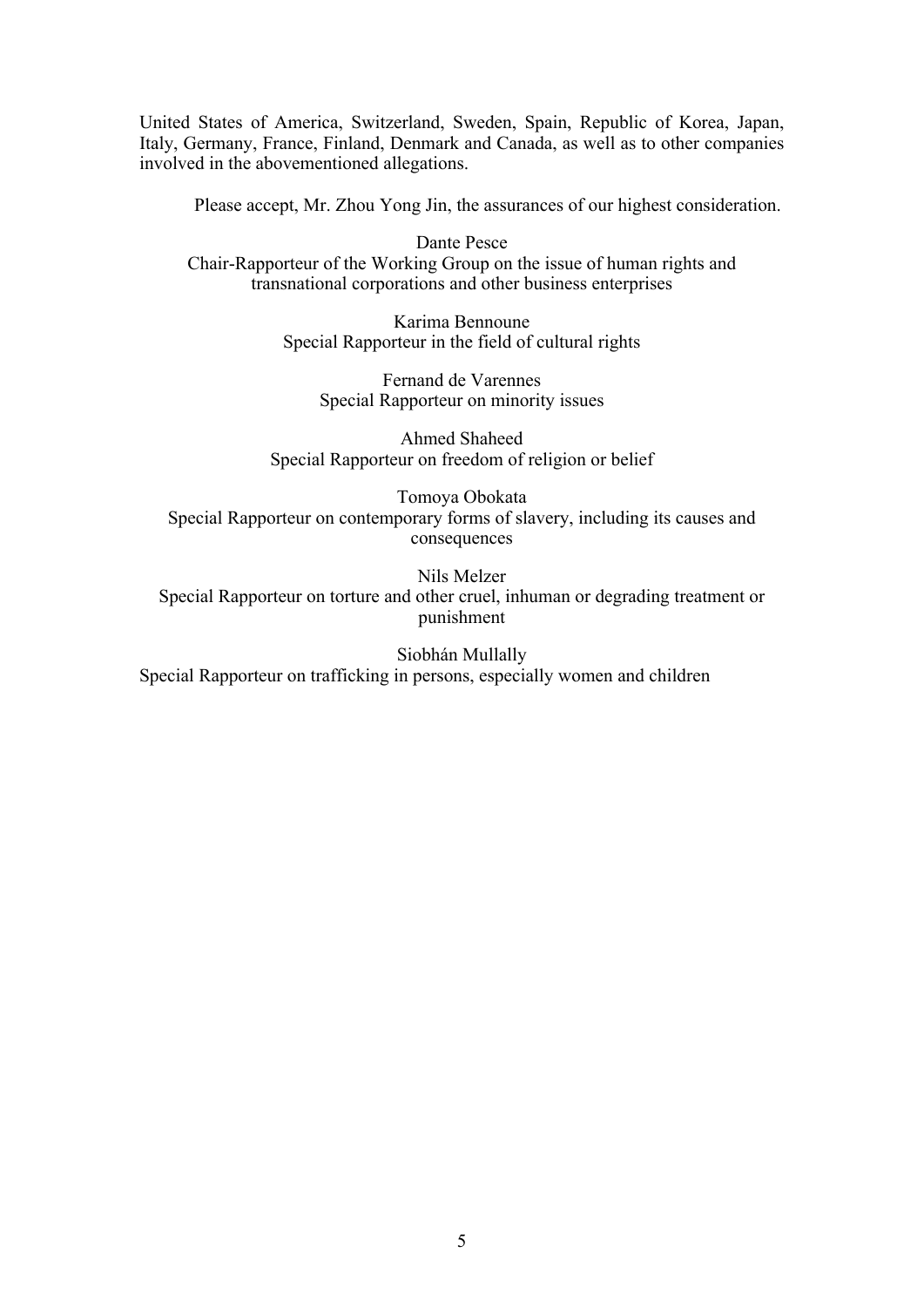## **Annex Reference to international human rights law**

In connection with above alleged facts and concerns, we would like to draw your attention to the UN Guiding Principles on Business and Human Rights, which were unanimously endorsed in 2011 by the Human Rights Council in its resolution (A/HRC/RES/17/31) after years of consultations involving Governments, civil society and the business community.

The Guiding Principles have been established as global authoritative norm for all States and companies to preven<sup>t</sup> and address the negative consequences related to companies on human rights. The responsibility to respec<sup>t</sup> human rights is <sup>a</sup> global standard of conduct applicable to all companies, wherever they operate. It exists regardless of the ability and/or willingness of States to meet their own human rights obligations and does not reduce those obligations. It is an additional responsibility to comply with national laws and regulations for the protection of human rights.

"The responsibility to respec<sup>t</sup> human rights requires that business enterprises:

- (a) Avoid causing or contributing to adverse human rights impacts through their own activities, and address such impacts when they occur;
- (b) Seek to preven<sup>t</sup> or mitigate adverse human rights impacts that are directly linked to their operations, products or services by their business relationships, even if they have not contributed to those impacts." (Guiding Principle 13).

"In order to preven<sup>t</sup> and mitigate adverse human rights impacts, business enterprises should integrate the findings from their impact assessments across relevant internal functions and processes, and take appropriate action." (Guiding Principle 19).

Appropriate action will vary depending on whether the business actor causes human rights abuses, contributes to human rights abuses; or whether the adverse human rights impact is linked to the operations of the company by <sup>a</sup> business relationship. Furthermore, the action will depend on the extent of leverage of the business enterprise to the adverse impact.

To fulfil their responsibility to respec<sup>t</sup> human rights, business enterprises should have in place:

- (a) A policy commitment to meet their responsibility to respec<sup>t</sup> human rights;
- (b) A human rights due diligence process to identify, prevent, mitigate and account for how they address their impacts on human rights;
- (c) Processes to enable the remediation of any adverse human rights impacts they cause or to which they contribute." (Guiding Principle 15)

In this connection, we recall that Guiding Principle 22 states that: "[w]here business enterprises identify that they have caused or contributed to adverse impacts,